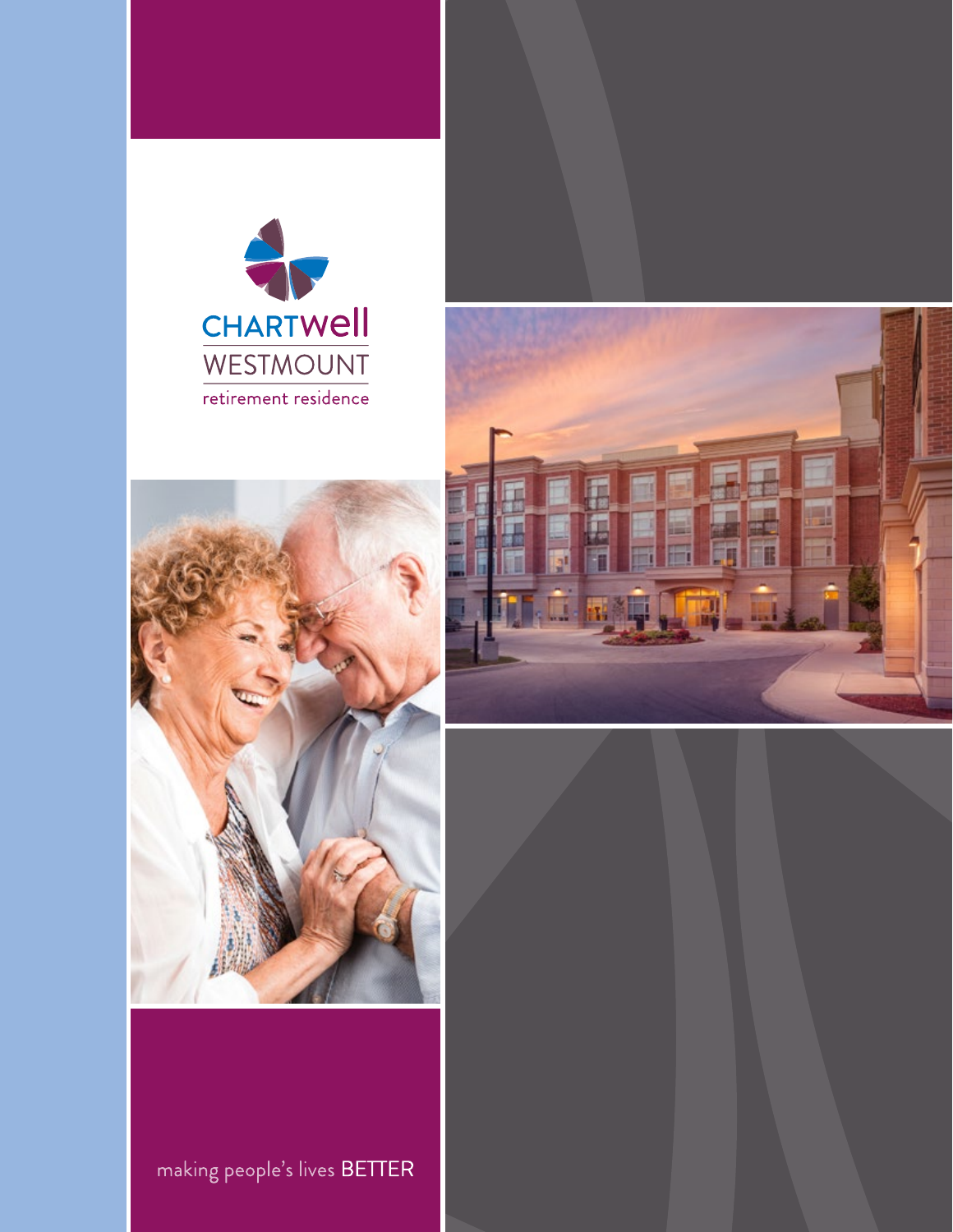

### PART OF OUR LOCAL COMMUNITY SINCE 2012

Chartwell Westmount Retirement Residence is tucked away on beautifully manicured grounds bordering the Laurentian Wetlands nature sanctuary. A true continuum of care approach defines our lush suburban home in Kitchener's growing Laurentian West neighbourhood, where you can benefit from convenient local amenities such as shops, restaurants, banks, grocery stores and places of worship.

Our retirement community offers an independent supportive living lifestyle, as well as a specially

designed assisted living neighbourhood if you need more care support in future. Here, you'll find a choice of bright and spacious studio, one-, one-plus-den and two-bedroom suites—all with Juliet balconies offering gorgeous views overlooking our lush wetland locale. Wildlife lovers will enjoy the many distinct species that also call the grounds of Chartwell Westmount home, including turtles and frogs!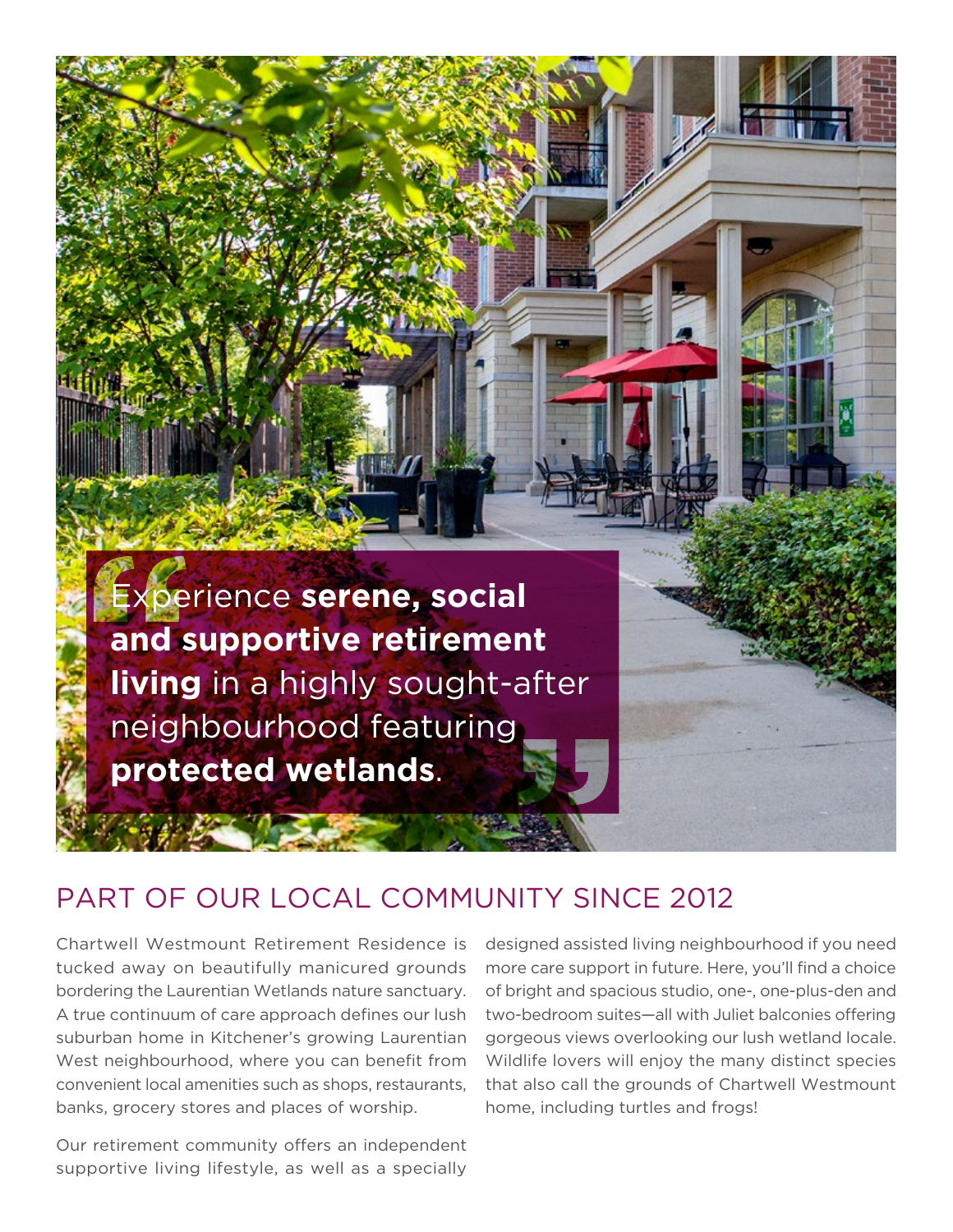# OUR UNIQUE LIFESTYLE

Indoors, you'll find our home is open and bright, thanks to soaring ceilings and large windows offering views of our greenspace. We provide a variety of superb amenities that complement the active and fulfilling lifestyle you desire, including an exercise room, demonstration kitchen, movie theatre and hair salon. Whether you're enjoying a coffee and cookie in the bistro, laughing with friends over a meal in our social dining room, or simply relaxing in your suite, you'll find Chartwell Westmount feels like a true home and community.

We're also the ideal retirement choice for seniors who want the peace of mind that comes from knowing more supportive care options are at the ready. Here, you can comfortably age in place, thanks to the availability of optional care services and support such as medication management, assistance with your morning or evening routine, and other personalized services reflective of your needs and preferences.

Explore our Living at Chartwell brochure to learn more about dining, lifestyle activities and personalized care services.









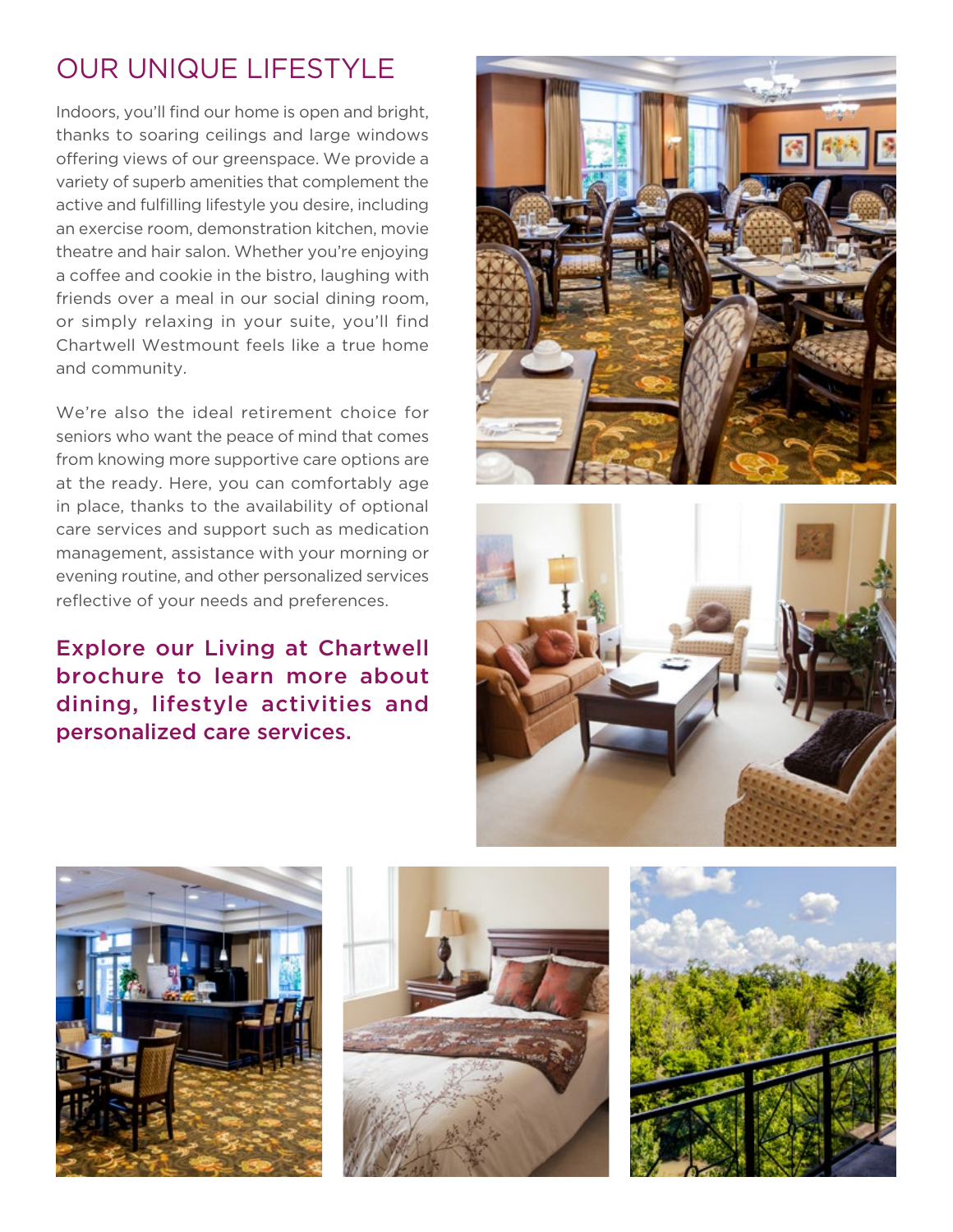## FACTS & FEATURES



#### IN THE NEIGHBOURHOOD

| Grocery stores                            | • Restaurants                                                                                                                       | $\blacksquare$ Banks   |
|-------------------------------------------|-------------------------------------------------------------------------------------------------------------------------------------|------------------------|
| • Pharmacies                              | • Hospital                                                                                                                          | $\blacksquare$ Transit |
| $\sim$ $\sim$ $\sim$ $\sim$ $\sim$ $\sim$ | $\mathbf{A}$ and $\mathbf{A}$ and $\mathbf{A}$ and $\mathbf{A}$ and $\mathbf{A}$ and $\mathbf{A}$ and $\mathbf{A}$ and $\mathbf{A}$ | $\sim$ $\sim$ $\sim$   |

#### **ACTIVITIES**

- ■LiveNow program Social and Social and Live entertainment
- Educational activities **Educational example 2 Live music events** • Cultural activities **Cultural activities Gardening** 
	- Exercise
- estaurants **Banks** 
	-
- **Shopping Medical clinics** Shopping Coffee shops

- DINING SERVICES
- Diversified menu Flexible dining times Catering\*
- À la carte menu Themed dinners\* Family dinner
- Open-seating dining Meals for guests\* Freshly-prepared snacks

#### CARE SERVICES

- Medication supervision/ On-site Nurse Esthetician services\* administration\* • Visiting Physician\* • Assistance with activities
- Care Assist Program **•** Vitals monitored\* **of daily living** Care Assist Program
- Physiotherapy\*
- 
- 
- AMENITIES
- Dining room **Activity room Activity room TV room**
- Private dining room Fitness room Multi-functional room
- Bistro/cafe Movie theatre **Library**
- 
- 
- 
- 
- 
- 

\*Fee-for-service may apply.